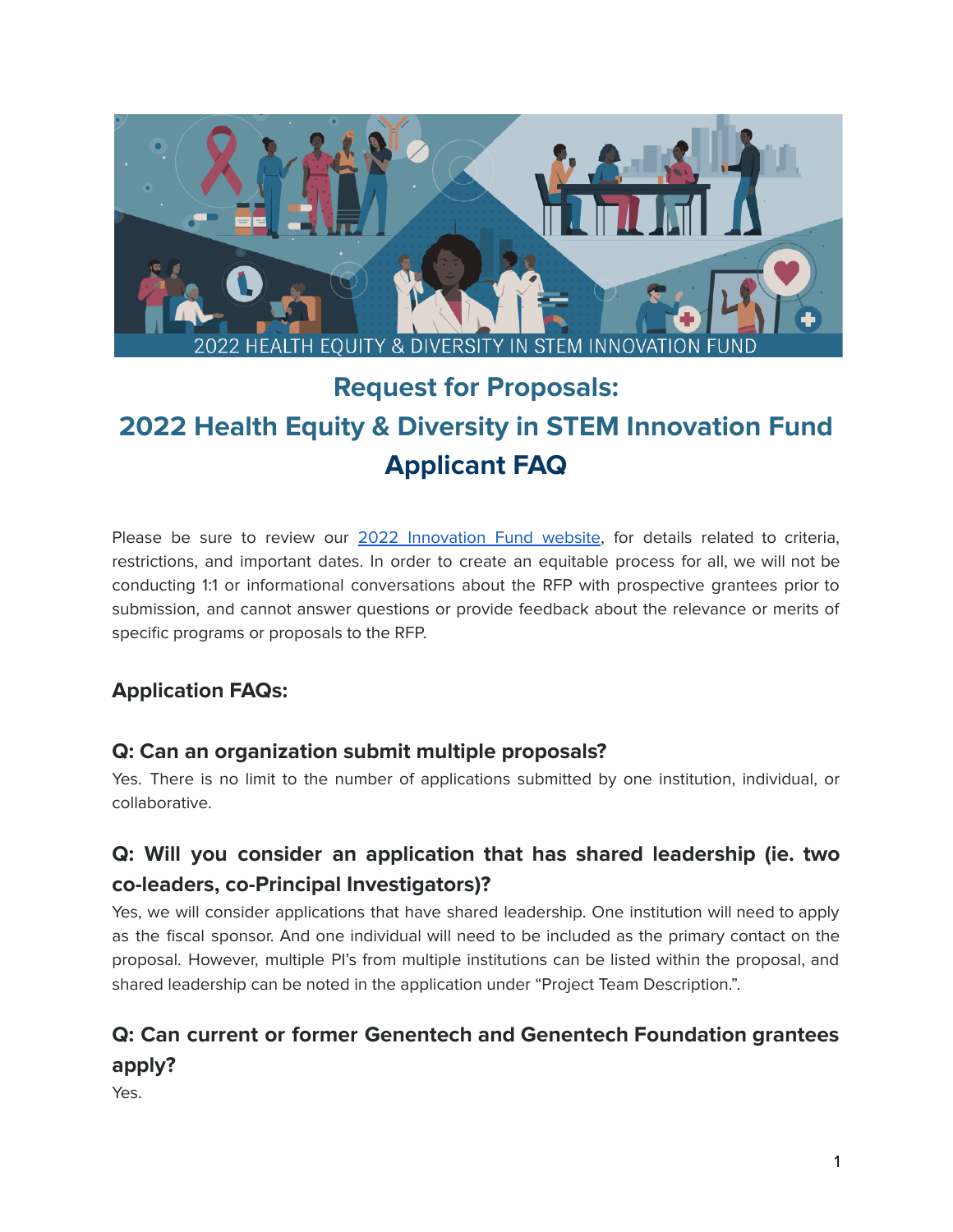#### **Q: Can I apply for multiple aims or sub-aims with one proposal?**

Applicants can apply for one of the three aims included in the RFP (i.e., Aim 1, 2, or 3). A single proposal cannot include multiple aims. Please select the aim that best describes your submission. The application does not require applicants to select a specific subaim.

#### **Q: What is the level of detail required for the budget?**

Please include a high-level sketch of the major budget categories (e.g., staff, materials), ideally associated with each of the major activities included in the proposal. If multiple institutions are applying and / or subgrants/subcontracts are anticipated, please include the breakdown by organization. Applicants may modify the budget before being invited to submit for a final application.

#### **Q: Will you consider proposals that include subcontracts?**

Yes, subcontracts and subgrants for nonprofit and for-profit organizations are allowed. The primary requesting organization must be a tax exempt, public charity under sections 501(c)(3) and 501(c)(6).

#### **Q: What is the difference between direct and indirect costs?**

Direct costs are expenses that directly support the proposal objectives and activities (e.g., staff time, materials). Indirect costs generally include organizational operating costs that are not specific to the implementation of the project. Indirect costs may not exceed 25% of the total cost of the grant for consideration.

### **Q: What is the time commitment for participating in the Learning Community?**

The Innovation Fund Learning Cohort meets for two hours every quarter (currently all by video) for two years after the funds are awarded. All grantees, regardless of cohort participation, also complete annual learning surveys.

#### **Q: Can you tell us more about the requirements for the full proposal?**

If invited to submit a full proposal, you may be asked to augment your initial proposal with additional details about the budget, timeline, project team, and key activities.

#### **Q: Can we see examples of previous grant recipients?**

Please visit *us [here](https://www.gene.com/stories/giving-for-a-more-just-healthcare-system)* to learn more about our 2020 Fund recipients.